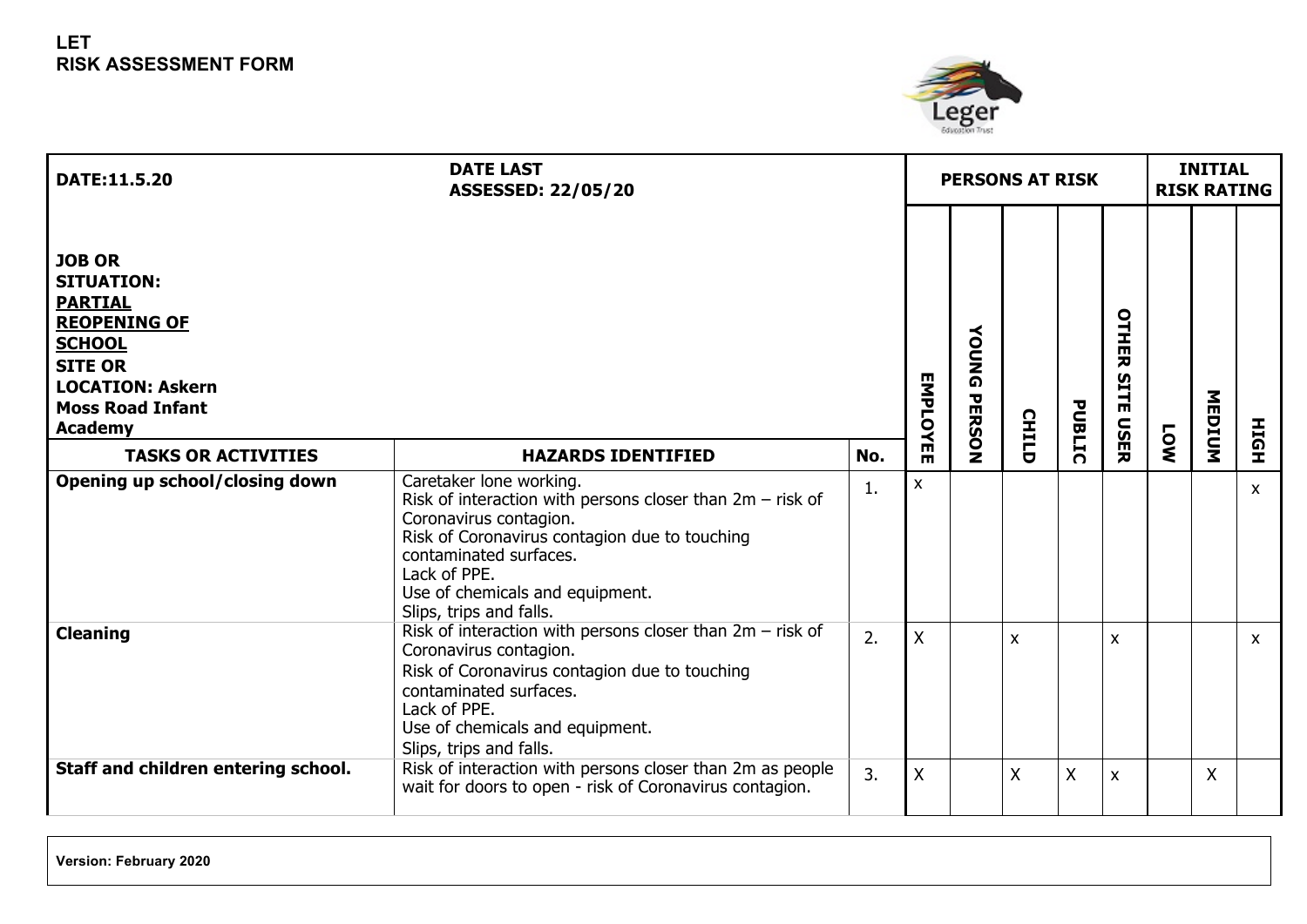

|                                                                         |                                                                                                                                                                                                                                                                                                                                                |                |                           | <b>Education Trust</b> |                         |   |  |                           |              |
|-------------------------------------------------------------------------|------------------------------------------------------------------------------------------------------------------------------------------------------------------------------------------------------------------------------------------------------------------------------------------------------------------------------------------------|----------------|---------------------------|------------------------|-------------------------|---|--|---------------------------|--------------|
| <b>Staff and children moving around</b><br>school                       | Risk of interaction with persons closer than $2m - risk$ of<br>Coronavirus contagion.<br>Risk of Coronavirus contagion due to touching<br>contaminated surfaces. Lack of PPE                                                                                                                                                                   | $\overline{4}$ | $\sf X$                   |                        | X                       | X |  |                           | $\mathsf{X}$ |
| <b>Classroom organisation of children &amp;</b><br>adults within school | Risk of interaction with persons closer than $2m - risk$ of<br>Coronavirus contagion.<br>Risk of Coronavirus contagion due to touching<br>contaminated surfaces.<br>Fire, children presenting challenging behaviours.<br>Slips, trips and falls.                                                                                               | 5              | X                         |                        | X                       |   |  | $\boldsymbol{\mathsf{X}}$ |              |
|                                                                         | Children may have a lack of understanding re social<br>distancing - PPE: order hand sanitiser, gloves, aprons.<br>Promote personal hygiene - hands washed on arrival and<br>regularly throughout the day. First aid/intimate care to<br>continue to be administered, using PPE. Clean desks,<br>door handles etc regularly throughout the day. |                |                           |                        |                         |   |  |                           |              |
| <b>Classroom activities</b>                                             | Risk of interaction with persons closer than $2m - risk$ of<br>Coronavirus contagion.<br>Risk of Coronavirus contagion due to touching<br>Use of arts and craft equipment $-$ paints, brushes, pens,<br>scissors (cuts), clay.<br>Storage – slips, trips and falls, inappropriate stacking.                                                    | 6              | $\boldsymbol{\mathsf{X}}$ |                        | $\overline{\mathsf{X}}$ |   |  | $\boldsymbol{\mathsf{X}}$ |              |
| <b>PE/Hall Activities</b>                                               | Risk of interaction with persons closer than $2m - risk$ of<br>Coronavirus contagion.<br>Risk of Coronavirus contagion due to touching<br>contaminated surfaces.<br>Slips, trips and falls.                                                                                                                                                    | $\overline{7}$ | $\mathsf{X}$              |                        | X                       |   |  | $\sf X$                   |              |
|                                                                         | Incorrect use of sports equipment.                                                                                                                                                                                                                                                                                                             |                |                           |                        |                         |   |  |                           |              |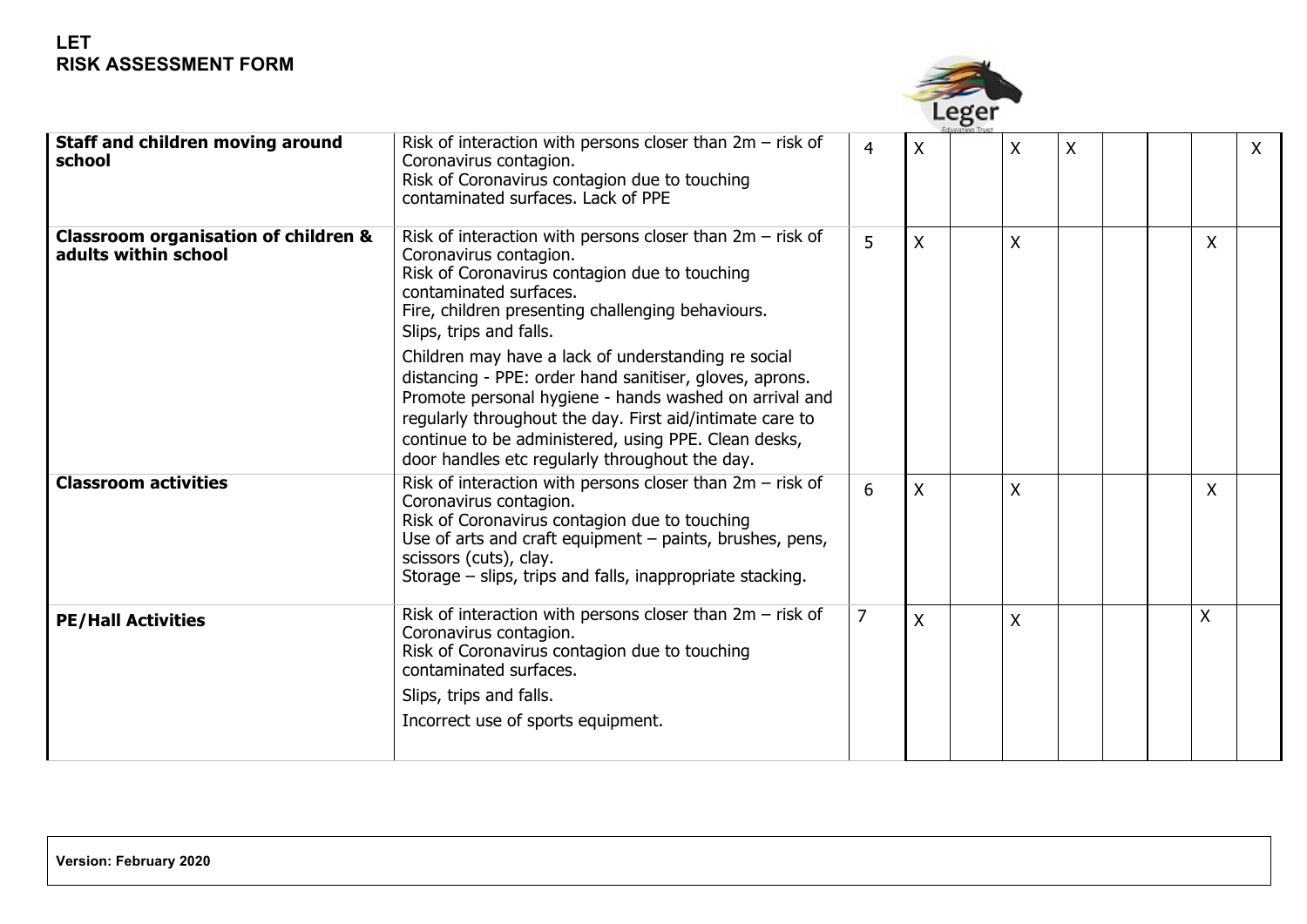

|                                                                                       |                                                                                                                                                                                                                                               |              |              | <b>Education Trust</b> |                         |              |  |   |              |
|---------------------------------------------------------------------------------------|-----------------------------------------------------------------------------------------------------------------------------------------------------------------------------------------------------------------------------------------------|--------------|--------------|------------------------|-------------------------|--------------|--|---|--------------|
| <b>Playtime/Outdoor Learning</b>                                                      | Risk of interaction with persons closer than $2m - risk$ of<br>Coronavirus contagion.<br>Risk of Coronavirus contagion due to touching<br>contaminated surfaces. children presenting challenging<br>behaviours, slips and trips.              | 8            | $\mathsf{X}$ |                        | $\sf X$                 |              |  | X |              |
| <b>Kitchen Preparation of School Meals</b>                                            | Risk of interaction with persons closer than $2m - risk$ of<br>Coronavirus contagion.<br>Risk of Coronavirus contagion due to touching<br>contaminated surfaces.<br>Cuts, burns, scalds.<br>Slips, trips and falls.<br>Contamination/illness. | $\mathbf{q}$ | X.           |                        | $\sf X$                 |              |  | X |              |
| Using toilets/staff rooms/break areas                                                 | Risk of interaction with persons closer than $2m - risk$ of<br>Coronavirus contagion.<br>Risk of Coronavirus contagion due to touching<br>contaminated surfaces.<br>Lack of PPE.                                                              | 10           | $\mathsf{X}$ |                        | $\mathsf{X}$            | X            |  |   | $\mathsf{X}$ |
| <b>Illness</b>                                                                        | Staff or children become symptomatic of coronavirus.<br>Risk of interaction with persons closer than $2m - risk$ of<br>Coronavirus contagion.<br>Risk of Coronavirus contagion due to touching<br>contaminated surfaces.<br>Lack of PPE.      | 11           | $\mathsf{X}$ |                        | $\overline{\mathsf{X}}$ | $\mathsf{X}$ |  |   | $\mathsf{X}$ |
| <b>Clinically Vulnerable/Clinically</b><br><b>Extremely Vulnerable Staff/Students</b> | Staff or students are on clinically vulnerable or extremely<br>clinically vulnerable list and therefore at higher risk of<br>severe illness if they contracted Covid 19.                                                                      | 12           | $\mathsf{X}$ |                        | X                       | X            |  |   | $\mathsf{X}$ |
| <b>Administration of Intimate Care and</b><br><b>First Aid</b>                        | Risk of interaction with persons closer than $2m - risk$ of<br>Coronavirus contagion.<br>Risk of Coronavirus contagion due to touching<br>contaminated surfaces.<br>Lack of PPE.                                                              | 13           | $\mathsf{X}$ |                        | $\overline{\mathsf{X}}$ | X            |  |   | $\mathsf{X}$ |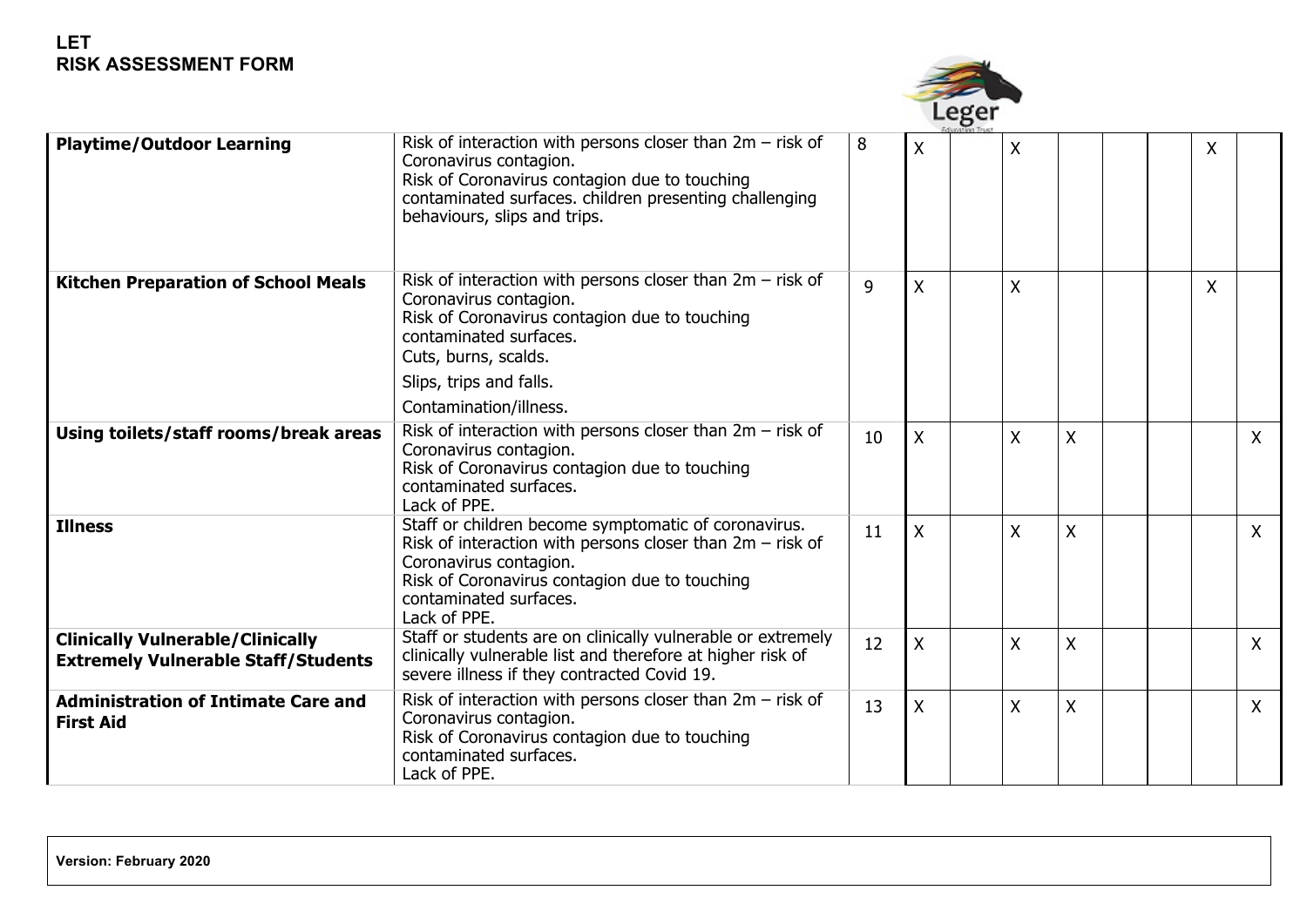

|                      |                                                                                                                                                                                                                                                                                                                                                                                                                                                                                                                                                                                                                                                                                                                                                                                                                                                                                                                                                                                                               |                                   |                                              |                                  | <b>FINAL RISK</b> | <b>RATING</b>  |      |
|----------------------|---------------------------------------------------------------------------------------------------------------------------------------------------------------------------------------------------------------------------------------------------------------------------------------------------------------------------------------------------------------------------------------------------------------------------------------------------------------------------------------------------------------------------------------------------------------------------------------------------------------------------------------------------------------------------------------------------------------------------------------------------------------------------------------------------------------------------------------------------------------------------------------------------------------------------------------------------------------------------------------------------------------|-----------------------------------|----------------------------------------------|----------------------------------|-------------------|----------------|------|
| <b>HAZARD</b><br>NO. | <b>EXISTING CONTROLS</b>                                                                                                                                                                                                                                                                                                                                                                                                                                                                                                                                                                                                                                                                                                                                                                                                                                                                                                                                                                                      | <b>FURTHER</b><br><b>CONTROLS</b> | <b>BY WHOM</b>                               | <b>COMPLETION</b><br><b>DATE</b> | <b>NOT</b>        | NEDIU<br>UEDIU | HĐIH |
| 1.                   | Opening up school/closing down<br>Caretaker has mobile phone to raise the alarm. Caretaker will then return<br>home and be 'on call' and then close up at the end of the childcare provision<br>once all other staff have left.<br>Maintenance, compliance and servicing should continue. Contractors will not<br>be allowed into school unless they can confirm they do not have any<br>symptoms of coronavirus and do not live with anyone with symptoms. Social<br>distancing should be in place when supporting maintenance and servicing.<br>Cleaners & Caretaker are working to a specification to ensure all surfaces<br>used by people are cleaned with warm soapy water and detergents daily.<br>PPE is available and orders will be placed when needed.<br>COSHH sheets are in place for all chemicals, and training has been given for<br>all equipment.<br>Wet floor signs are used to indicate slip hazards. Corridors and classrooms<br>and offices are kept tidy, and storerooms have racking. |                                   | CARETAKER/<br><b>CLEANING</b><br><b>TEAM</b> | Ongoing                          | $\mathsf{X}$      |                |      |
| 2.                   | <b>Cleaning</b><br>The school will follow the COVID-19: cleaning of non-healthcare settings<br>quidance.<br>We have ensured that sufficient handwashing facilities are available. Where a<br>sink is not nearby, we have provided hand sanitiser in classrooms and other<br>learning environments.<br>We have ensured that there is regular cleaning of surfaces that students are<br>touching, such as books, desks, chairs, doors, sinks, toilets, light switches,<br>bannisters, more regularly than normal, and antibacterial wipes are available<br>in every room. All staff will be involved in regular wiping of surfaces<br>throughout the day. Bins for tissues are emptied throughout the day.                                                                                                                                                                                                                                                                                                      |                                   | <b>SL/ CLEANING</b><br><b>TEAM</b>           | Ongoing                          | $\mathsf{X}$      |                |      |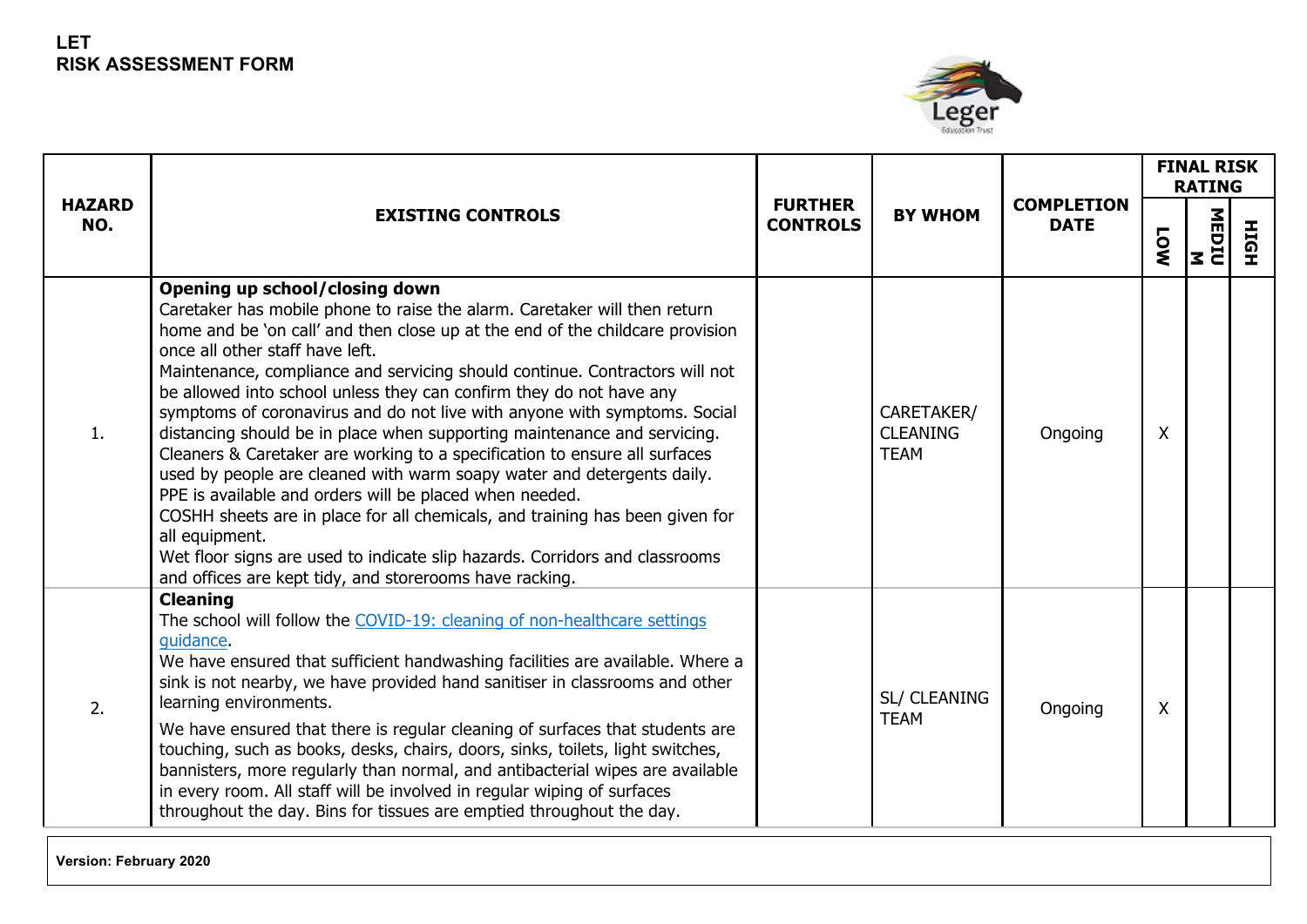

|                          |                                                                                                                                                                                                                                                                                                                                                                                                                                                                                                                                                                                                                                                                                                                                                                                                                                                                                                                                                                                                                                                                                                      |                                                                                                                                                              | Education Trust                                                       |         |   |  |  |  |  |
|--------------------------|------------------------------------------------------------------------------------------------------------------------------------------------------------------------------------------------------------------------------------------------------------------------------------------------------------------------------------------------------------------------------------------------------------------------------------------------------------------------------------------------------------------------------------------------------------------------------------------------------------------------------------------------------------------------------------------------------------------------------------------------------------------------------------------------------------------------------------------------------------------------------------------------------------------------------------------------------------------------------------------------------------------------------------------------------------------------------------------------------|--------------------------------------------------------------------------------------------------------------------------------------------------------------|-----------------------------------------------------------------------|---------|---|--|--|--|--|
|                          | Where possible, all spaces should be well ventilated using natural ventilation<br>(opening windows) or ventilation units.                                                                                                                                                                                                                                                                                                                                                                                                                                                                                                                                                                                                                                                                                                                                                                                                                                                                                                                                                                            |                                                                                                                                                              |                                                                       |         |   |  |  |  |  |
|                          | A full 'summer cleaning specification' has been implemented in the 3 weeks<br>before the earliest date of opening $(1st$ June).                                                                                                                                                                                                                                                                                                                                                                                                                                                                                                                                                                                                                                                                                                                                                                                                                                                                                                                                                                      |                                                                                                                                                              |                                                                       |         |   |  |  |  |  |
|                          | COSHH sheets are in place for all chemicals, and training has been given for<br>all equipment.<br>Cleaners are working to a specification to ensure all surfaces used by people<br>are cleaned with warm soapy water and detergents daily, with special<br>emphasis on cleaning door handles, desks, chairs, taps etc.<br>Antibacterial wipes are available and all staff are expected to wipe down<br>regularly during the school day and particularly if cohorts change rooms.<br>PPE is available and orders will be placed when needed.<br>COSHH sheets are in place for all chemicals, and training has been given for<br>all equipment.<br>Wet floor signs are used to indicate slip hazards. Corridors and classrooms<br>and offices are kept tidy, and storerooms have racking<br>Specified personal protective equipment available that users must wear<br>Equipment and substances stored appropriately and do not present a manual<br>handling, trip, slip or fall hazard.<br>Heavy items stored at the appropriate level.<br>Clean desks, door handles etc regularly throughout the day. |                                                                                                                                                              |                                                                       |         |   |  |  |  |  |
| 3.<br>Entering<br>School | <b>Staff and Children arriving/leaving school</b><br>We have informed students, parents, carers or any visitors, such as suppliers,<br>not to enter the education or childcare setting if they are displaying any<br>symptoms of coronavirus (following the COVID-19: quidance for households<br>with possible coronavirus infection)<br>Parents have been informed that only one parent should accompany their<br>child to and from school.<br>Parents and students have been informed of their allocated drop off and<br>collection times and the process for doing so, including protocols for<br>minimising adult to adult contact (for example, which entrance to use) and<br>we have made it clear to parents that they cannot gather at entrance gates<br>or doors, or enter the site (unless they have a pre-arranged appointment,                                                                                                                                                                                                                                                           | Clear<br>signage<br>around<br>school and<br>grounds<br>about social-<br>distancing.<br>Markers on<br>the paths<br>around<br>school<br>showing 2m<br>spacing. | <b>COMMS TEAM/</b><br><b>DUTY</b><br><b>MANAGEMENT</b><br><b>TEAM</b> | Ongoing | X |  |  |  |  |
| Version: February 2020   |                                                                                                                                                                                                                                                                                                                                                                                                                                                                                                                                                                                                                                                                                                                                                                                                                                                                                                                                                                                                                                                                                                      |                                                                                                                                                              |                                                                       |         |   |  |  |  |  |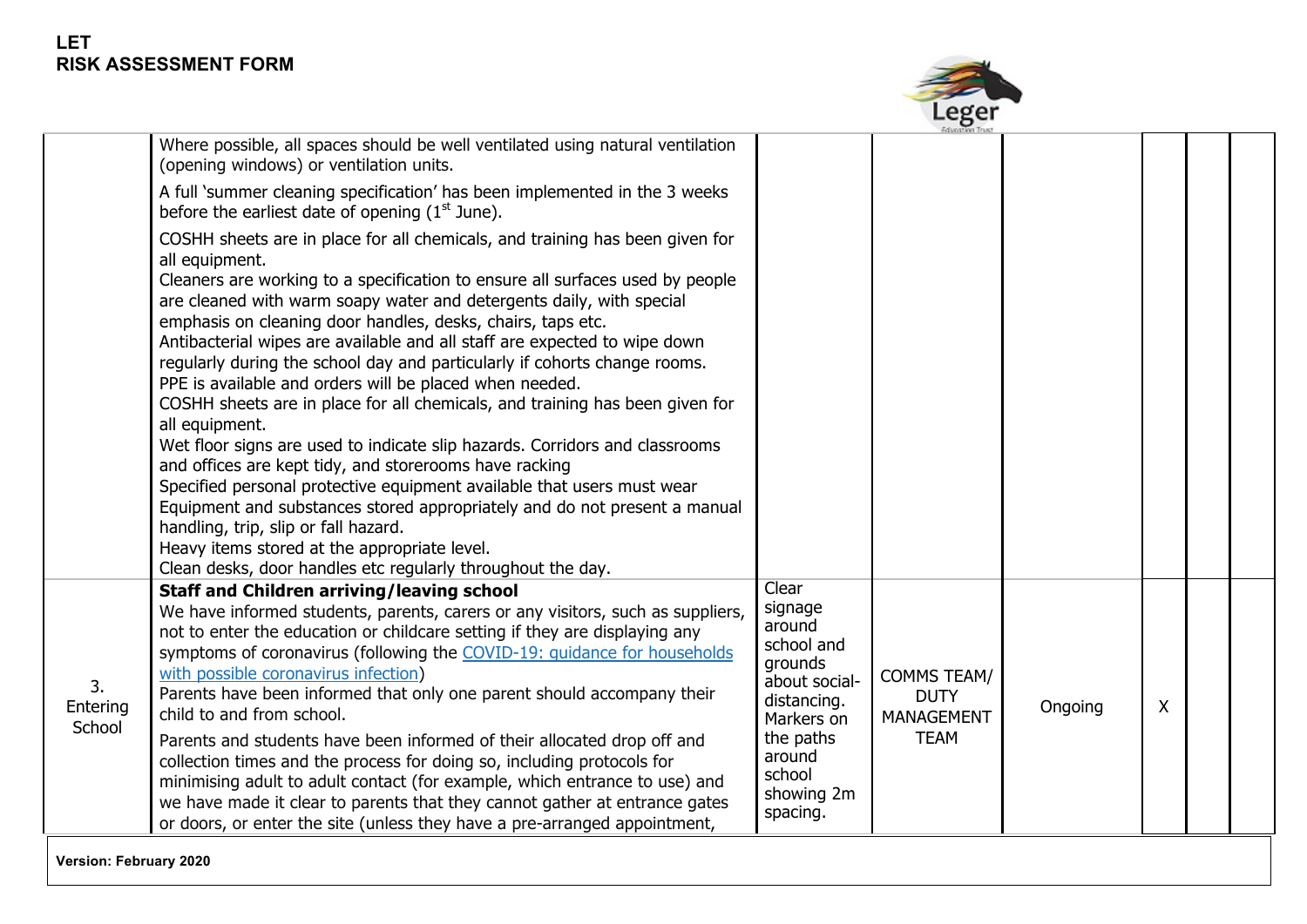

|    |                                                                                                                                                                                                                                                                                                                                                                                                                                                                                                                                                                                                                                                                                                                                                                                                                                                                                                                                                                                                                                                                                                                                                                                                                                                                                                                                                                                                                                                                                                                      |                                                                                                                                                                                                                              | <b>Education Trust</b>         |         |              |  |
|----|----------------------------------------------------------------------------------------------------------------------------------------------------------------------------------------------------------------------------------------------------------------------------------------------------------------------------------------------------------------------------------------------------------------------------------------------------------------------------------------------------------------------------------------------------------------------------------------------------------------------------------------------------------------------------------------------------------------------------------------------------------------------------------------------------------------------------------------------------------------------------------------------------------------------------------------------------------------------------------------------------------------------------------------------------------------------------------------------------------------------------------------------------------------------------------------------------------------------------------------------------------------------------------------------------------------------------------------------------------------------------------------------------------------------------------------------------------------------------------------------------------------------|------------------------------------------------------------------------------------------------------------------------------------------------------------------------------------------------------------------------------|--------------------------------|---------|--------------|--|
|    | which should be conducted safely).<br>Reception and Year 1 children only are expected to attend, in addition to<br>vulnerable children and children of key workers. Smaller numbers will support<br>social distancing. Communications are sent out regularly to ensure that<br>parents only send their children if it is absolutely necessary and they are key<br>workers to keep numbers as low as possible.<br>Member of staff on the doors each morning to remind people to maintain at<br>least 2m distance and several entrances/exits will be used to allow 2m<br>distance between people. Markers will be placed on the floor around<br>entrances/exits and pinch points. Posters reminding staff and children of the<br>need to social distance will be displayed. Staff will remind children and other<br>staff of social distancing and the need for frequent handwashing.<br>Staggered start and finish times will be considered to allow social distancing.<br>Cleaners are working to a specification to ensure all surfaces used by people<br>are cleaned with warm soapy water and detergents daily.<br>PPE is available and orders will be placed when needed.<br>We have encouraged parents and students to walk or cycle to school where<br>possible, and will follow the government guidance on how to travel safely,<br>which will be published shortly, when planning their travel, particularly if<br>public transport is required.<br>PPE is available and orders will be placed when needed. | Parents and<br>children<br>queuing<br>outside<br>school to<br>$enter -$<br>staggered<br>start<br>time.2m<br>markings on<br>floor to<br>ensure social<br>distancing.<br>Do not allow<br>parents in<br>the school<br>building. |                                |         |              |  |
| 4. | Staff and students moving around school<br>Brief, transitory contact, such as passing in a corridor, is low risk. F2 and Y1<br>children only are expected to return, in addition to vulnerable children and<br>children of key workers. Smaller numbers will support social distancing.<br>Communications are sent out regularly to ensure that parents only send their<br>children if it is absolutely necessary and they are key workers to keep<br>numbers as low as possible.<br>Members of staff should be around school to remind people to maintain at<br>least 2m distance, and several entrances/exits will be used to allow 2m<br>distance between people.                                                                                                                                                                                                                                                                                                                                                                                                                                                                                                                                                                                                                                                                                                                                                                                                                                                 |                                                                                                                                                                                                                              | <b>TEACHING</b><br><b>TEAM</b> | Ongoing | $\mathsf{X}$ |  |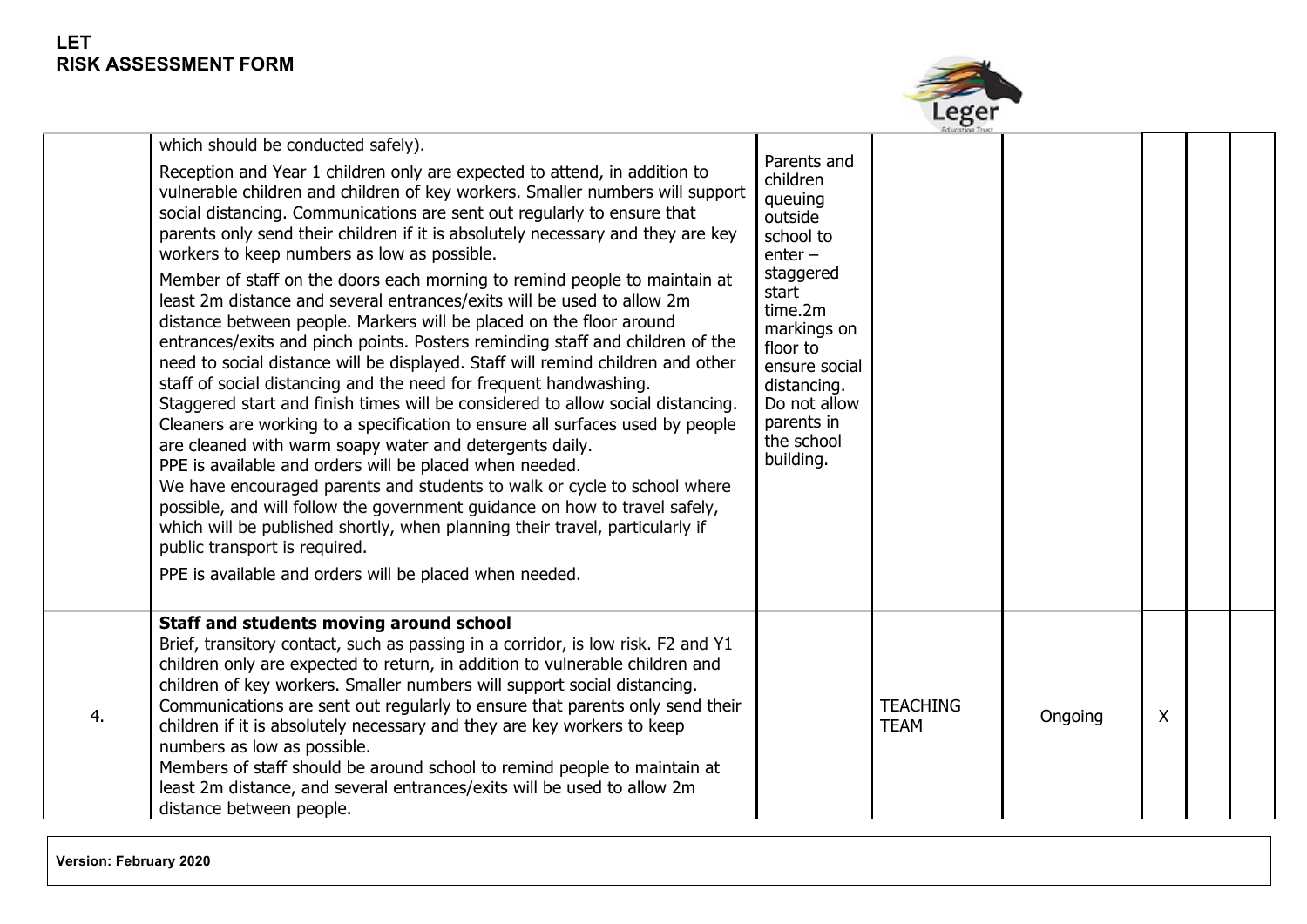

|                            |                                                                                                                                                                                                                                                                                                                                                                                                                                                                                                                                                                                                                                                                                                                                                                                                                                                                                                                                                                                                                                                                                                                                                                                                                                                                                                                                                                                                                                                                                                                                                                                                                                                                                                                                                                                                                                                                                                                                                          | <b>Education Trust</b>                                                   |         |   |  |
|----------------------------|----------------------------------------------------------------------------------------------------------------------------------------------------------------------------------------------------------------------------------------------------------------------------------------------------------------------------------------------------------------------------------------------------------------------------------------------------------------------------------------------------------------------------------------------------------------------------------------------------------------------------------------------------------------------------------------------------------------------------------------------------------------------------------------------------------------------------------------------------------------------------------------------------------------------------------------------------------------------------------------------------------------------------------------------------------------------------------------------------------------------------------------------------------------------------------------------------------------------------------------------------------------------------------------------------------------------------------------------------------------------------------------------------------------------------------------------------------------------------------------------------------------------------------------------------------------------------------------------------------------------------------------------------------------------------------------------------------------------------------------------------------------------------------------------------------------------------------------------------------------------------------------------------------------------------------------------------------|--------------------------------------------------------------------------|---------|---|--|
|                            | Corridors will be one way. Markers will be placed on the floor around<br>entrances/exits and pinch points. Posters reminding staff and students of the                                                                                                                                                                                                                                                                                                                                                                                                                                                                                                                                                                                                                                                                                                                                                                                                                                                                                                                                                                                                                                                                                                                                                                                                                                                                                                                                                                                                                                                                                                                                                                                                                                                                                                                                                                                                   |                                                                          |         |   |  |
| 5<br>Class<br>Organisation | <b>Classroom Organisation and Activities</b><br>The timetable has been reviewed and we have considered which lessons or<br>classroom activities could take place outdoors. We will use the timetable and<br>selection of classroom or other learning environment to reduce movement<br>around the school or building. We will stagger break times, playtimes<br>(including lunch), so that all children are not moving around the school at the<br>same time, stagger drop-off and collection times, we have considered how<br>best to supplement remote education with some face to face support for<br>students, we have planned parents' drop-off and pick-up protocols that<br>minimise adult to adult contact.<br>F2 and Y1 children only are expected to return, in addition to vulnerable<br>children and children of key workers. Smaller numbers will support social<br>distancing.<br>Staff brief all children at start of activity. Children working in groups of no<br>more than 10.<br>F2 Cohort- 21 - into 3 cohorts of 7 with total of 3 adults<br>Y1 Cohort-18- into 2 cohorts of 9 with total of 4 adults<br>Cohorts will be split into small groups of no more than 12 and desks<br>rearranged to ensure 2m apart. Movement from classrooms will be as limited<br>as possible. Surfaces will be wiped with antibacterial wipes when a cohort<br>changes rooms. Cohorts will enter and exit classrooms 2m apart to avoid<br>pinch points.<br>Classes to teach children hand washing techniques. Children to wash hands<br>before snack (classroom) and before eating dinner (classrooms/ / hand<br>sanitiser). Inform parents of hygiene expectations and to discuss with<br>children;<br>Markers will be placed on the floor around entrances/exits and pinch points.<br>Posters reminding staff and students of the need to social distance will be<br>displayed. Staff will remind students and other staff of social distancing and | <b>TEACHING</b><br><b>TEAM/ DUTY</b><br><b>MANAGEMENT</b><br><b>TEAM</b> | Ongoing | Χ |  |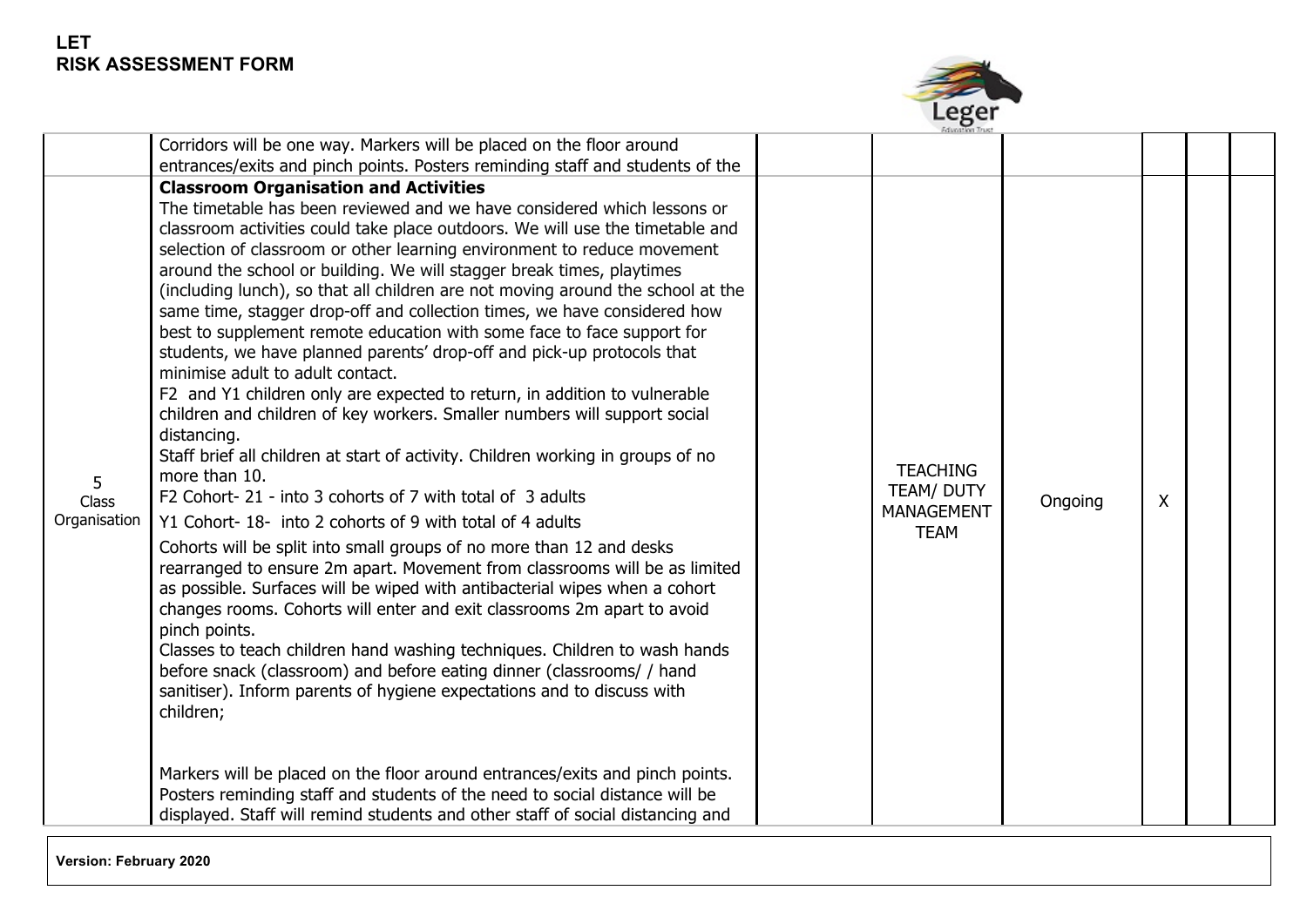

|                                     |                                                                                                                                                                                                                                                                                                                                                                                                                                                                                                                                                                                                                                                                                                                                                                                                                                                                                                                 | Education Trus                                                           |         |   |  |
|-------------------------------------|-----------------------------------------------------------------------------------------------------------------------------------------------------------------------------------------------------------------------------------------------------------------------------------------------------------------------------------------------------------------------------------------------------------------------------------------------------------------------------------------------------------------------------------------------------------------------------------------------------------------------------------------------------------------------------------------------------------------------------------------------------------------------------------------------------------------------------------------------------------------------------------------------------------------|--------------------------------------------------------------------------|---------|---|--|
|                                     | the need for frequent handwashing.<br>Staggered start and finish times will be considered to allow social distancing.<br>We have reduced the use of shared resources by limiting the amount of<br>shared resources that are taken home and limit exchange of take-home<br>resources between students and staff, and by seeking to prevent the sharing<br>of stationery wherever possible.<br>Cleaners are working to a specification to ensure all surfaces used by people<br>are cleaned with warm soapy water and detergents daily.<br>PPE is available and orders will be placed when needed.<br>Keep to those cohorts to reduce interactions. Group numbers are very small<br>with high staff to child ratio.<br>Arrange the seating so as to ensure that clear gangways are maintained at all<br>times and 2m distance between people can be maintainence.                                                 |                                                                          |         |   |  |
|                                     | Staff check all equipment for defects before using.<br>Health and safety forms part of curriculum work where relevant.<br>Ensure that all equipment handed out is returned at the end of the activity.<br>Equipment appropriately and do not present a manual handling, trip, slip or<br>fall hazard.<br>All emergency exits must be clearly marked and unobstructed at all times.                                                                                                                                                                                                                                                                                                                                                                                                                                                                                                                              |                                                                          |         |   |  |
| 6<br>Classroom<br><b>Activities</b> | Cleaners are working to a specification to ensure all surfaces used by people<br>are cleaned with warm soapy water and detergents daily.<br>Group size should be appropriate to the design and size of the room, take<br>account of the nature of the task, the equipment, age, ability, aptitude and<br>special education needs of pupils.<br>Activities to focus on nurturing, art and sport to ensure mental health and<br>well-being of our children is key priority.<br>Limit amount of equipment needed for activities. Collect any equipment in<br>and clean as needed. Clean desks, door handles etc regularly throughout<br>the day<br>Children to have own pencils and same place at tables for activities.<br>Staff check all equipment for defects before using.<br>Only simple arts and crafts activities will be undertaken (No clay).<br>PPE is available and orders will be placed when needed. | <b>TEACHING</b><br><b>TEAM/ DUTY</b><br><b>MANAGEMENT</b><br><b>TEAM</b> | Ongoing | X |  |
| <b>Version: February 2020</b>       |                                                                                                                                                                                                                                                                                                                                                                                                                                                                                                                                                                                                                                                                                                                                                                                                                                                                                                                 |                                                                          |         |   |  |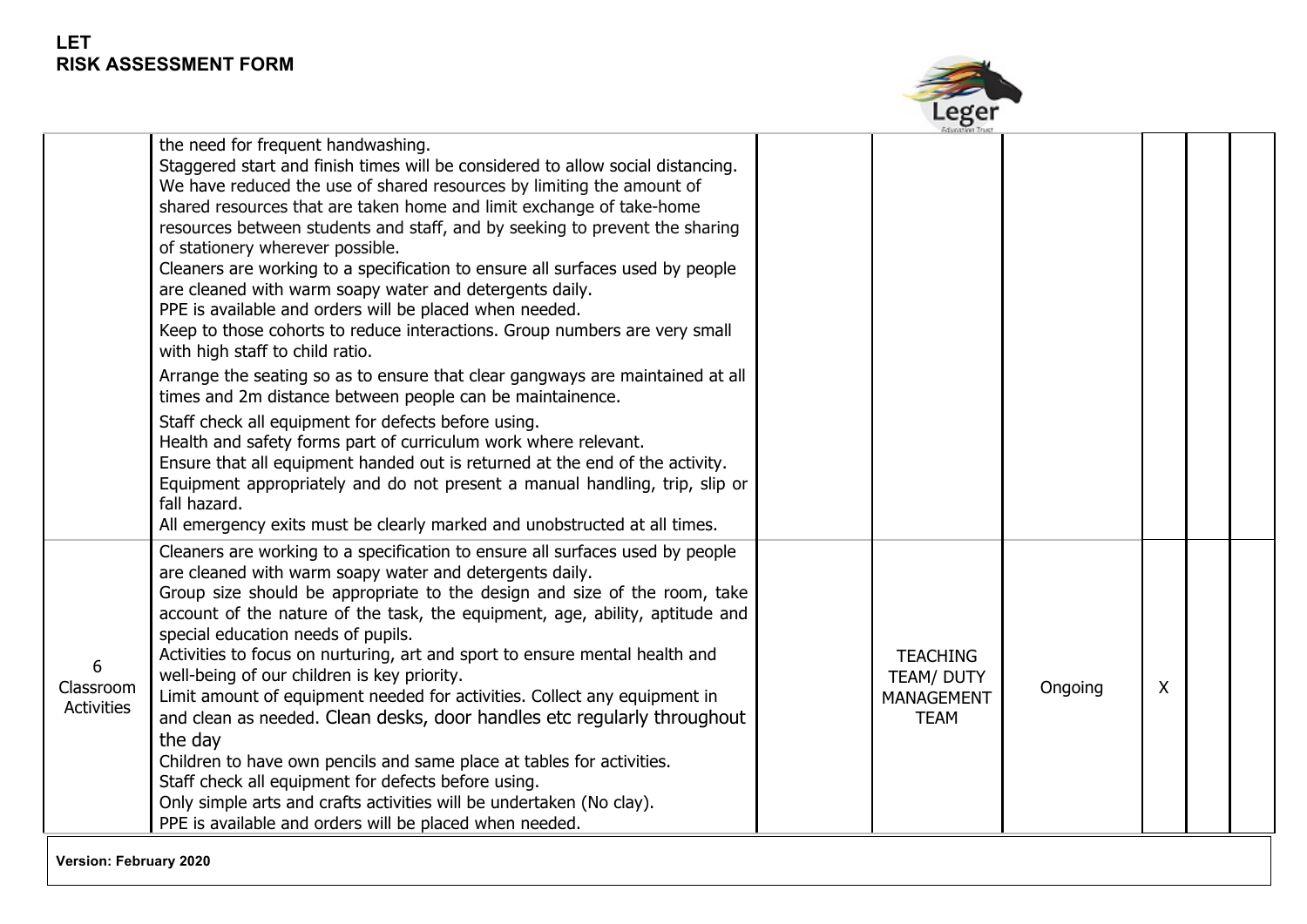

|                                    |                                                                                                                                                                                                                                                                                                                                                                                                                                                                                                                                                                                                                                                                                                                                                                                                                   | <b>Education Trust</b>                                            |         |              |  |
|------------------------------------|-------------------------------------------------------------------------------------------------------------------------------------------------------------------------------------------------------------------------------------------------------------------------------------------------------------------------------------------------------------------------------------------------------------------------------------------------------------------------------------------------------------------------------------------------------------------------------------------------------------------------------------------------------------------------------------------------------------------------------------------------------------------------------------------------------------------|-------------------------------------------------------------------|---------|--------------|--|
|                                    | Staff brief all children at start of activity. Only simple activities to be<br>undertaken.<br>Children working in groups of no more than 12.<br>Group numbers are very small with high staff to child ratio.<br>Staff check all equipment for defects before use each day.<br>Use all cloakrooms/toilets to avoid pinch points.<br>Tables and chairs to be wiped between activities. All staff to be made aware<br>of the importance of cleaning surfaces.<br>All soft furnishings to be removed and any equipment that is difficult to clean.<br>Staff inspect hall and outdoor areas for litter, glass, unauthorised access,                                                                                                                                                                                    |                                                                   |         |              |  |
|                                    | uneven surfaces.                                                                                                                                                                                                                                                                                                                                                                                                                                                                                                                                                                                                                                                                                                                                                                                                  |                                                                   |         |              |  |
| 7.<br>PE/Hall<br><b>Activities</b> | Cleaners are working to a specification to ensure all surfaces used by people<br>are cleaned with warm soapy water and detergents daily.<br>PPE is available and orders will be placed when needed.<br>Staff inspect hall and outdoor areas for litter, glass, unauthorised access,<br>uneven surfaces.<br>Equipment to be placed in a suitable location so as not to cause obstruction.<br>Ensure a fire risk assessment has been undertaken.<br>Ensure appropriate fire fighting equipment is provided and maintained.<br>All emergency exits must be clearly marked and unobstructed at all times.<br>Pupils misbehaving should be dealt with in accordance with the schools<br>procedures and policies and guidance on behaviour management.<br>Ensure good housekeeping and keep area clear of obstructions. | <b>TEACHING</b><br>TEAM/ DUTY<br><b>MANAGEMENT</b><br><b>TEAM</b> | Ongoing | X            |  |
| 8.                                 | <b>Playtimes/Outdoor Learning</b><br>Staff outdoor areas for litter, glass, unauthorised access, uneven surfaces.<br>Children play outside within their small class cohorts (Max of 12 children).<br>Children use different zones of the outdoor play area and have staggered<br>playtimes to avoid overcrowding-each cohort has its own timetable for<br>accessing outdoor play.<br>Children to be given activities and walks at playtime so not left to play                                                                                                                                                                                                                                                                                                                                                    | <b>TEACHING</b><br><b>TEAM</b>                                    | Ongoing | $\mathsf{X}$ |  |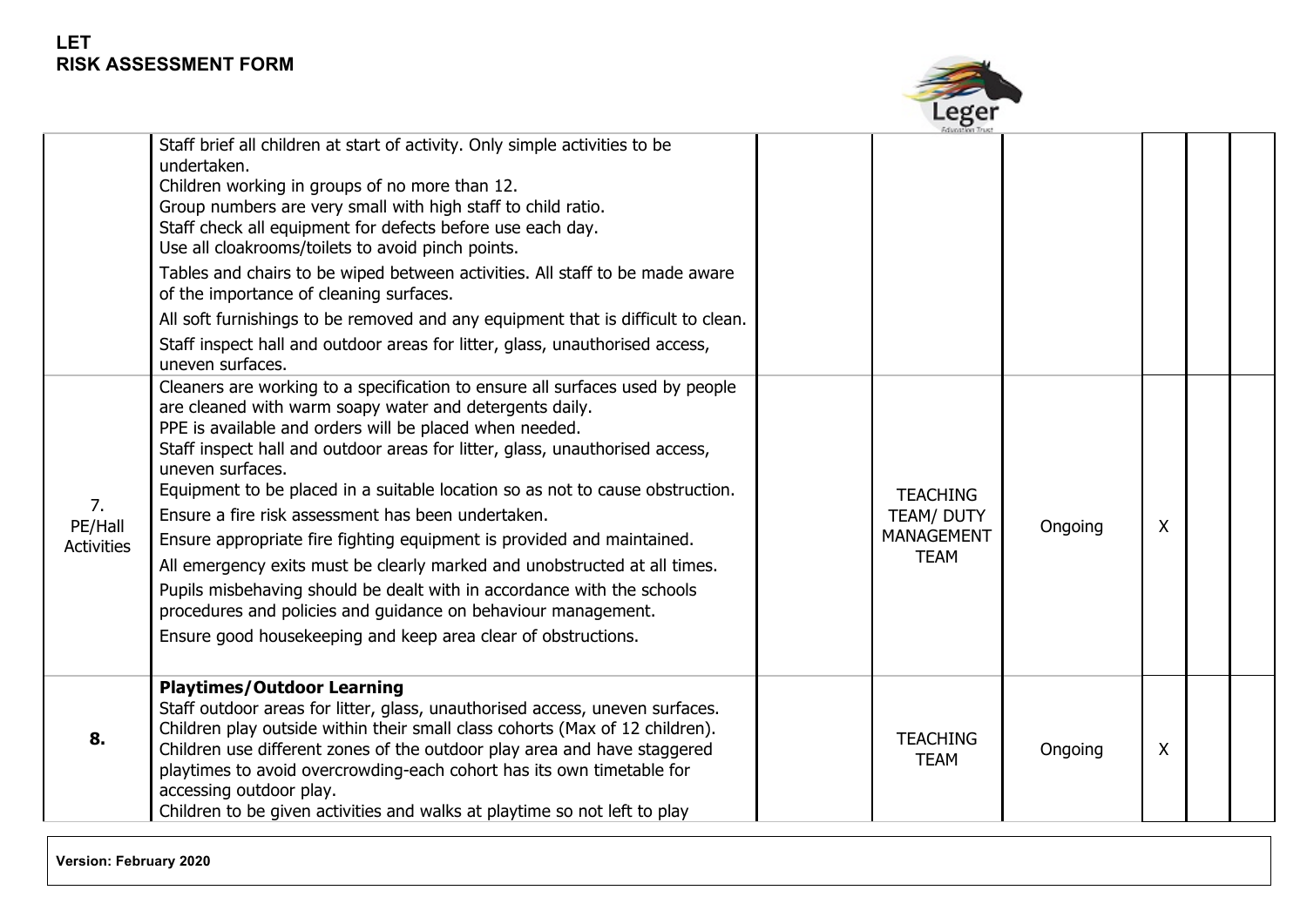

|                                                                                        |                                                                                                                                                                                                                                                                                                                                                                                                                                                                                                                                                                                                                                                                                                                                                                                                                                                                                                                  |                                                                                         | <b>Education Trust</b>                                                   |         |   |  |
|----------------------------------------------------------------------------------------|------------------------------------------------------------------------------------------------------------------------------------------------------------------------------------------------------------------------------------------------------------------------------------------------------------------------------------------------------------------------------------------------------------------------------------------------------------------------------------------------------------------------------------------------------------------------------------------------------------------------------------------------------------------------------------------------------------------------------------------------------------------------------------------------------------------------------------------------------------------------------------------------------------------|-----------------------------------------------------------------------------------------|--------------------------------------------------------------------------|---------|---|--|
|                                                                                        | contact games.<br>Equipment only used by one group of children-disinfected after use.                                                                                                                                                                                                                                                                                                                                                                                                                                                                                                                                                                                                                                                                                                                                                                                                                            |                                                                                         |                                                                          |         |   |  |
| 9.<br>Kitchen<br>Preparation<br>of School<br>Meals<br>Doncaster<br>Catering<br>Service | <b>Food Preparation and Service (catering)</b><br>Rota in place to reduce staff interactions and allow 2m distancing.<br>Doncaster School Catering Management System in place to reduce risk of<br>contamination. Catering risk assessments to be used in conjunction.<br>Breaks and lunchtimes will be staggered. A reduced menu will be offered to<br>speed up service while allowing for social distancing.<br>Staff supervision will ensure social distancing and to promote personal<br>hygiene. The hall will be used at half capacity at maximum.<br>Cleaning undertaken by different team to food prep during childcare<br>provision.                                                                                                                                                                                                                                                                    | Existing<br>school risk<br>assessments<br>for catering<br>to be used in<br>conjunction. | <b>CATERING</b><br><b>TEAM/ DUTY</b><br><b>MANAGEMENT</b><br><b>TEAM</b> | Ongoing | X |  |
| 10<br>Using<br>Communal<br>Areas                                                       | Using toilets/offices/staff rooms/break areas<br>Cleaners are working to a specification to ensure all surfaces used by people<br>are cleaned with warm soapy water and detergents daily. All staff are to be<br>involved with wiping surfaces throughout the day.<br>Staff will supervise toilet areas, ensuring low numbers at all times to allow<br>social distancing.<br>Staff should work from home wherever possible and if not ensure that they<br>maintain social distancing in offices.<br>Telephones should be used by one individual or should be wiped with<br>antibacterial wipes if used by another person.<br>Social distancing should be in place when using the staff room. Staggered<br>breaks will assist with this. Staff are encouraged to bring their own cup and<br>crockery etc and wash, dry and put away anything they use.<br>PPE is available and orders will be placed when needed. |                                                                                         | <b>CLEANING</b><br>TEAM/<br><b>ALL STAFF</b>                             | Ongoing | X |  |
| 11                                                                                     | Illness.<br>Staff and students can access testing for Covid 19 and then will isolate if test<br>positive or return to school if negative.<br>We will minimise contact with individuals who are unwell by ensuring that                                                                                                                                                                                                                                                                                                                                                                                                                                                                                                                                                                                                                                                                                           |                                                                                         | <b>ALL STAFF</b>                                                         | Ongoing | X |  |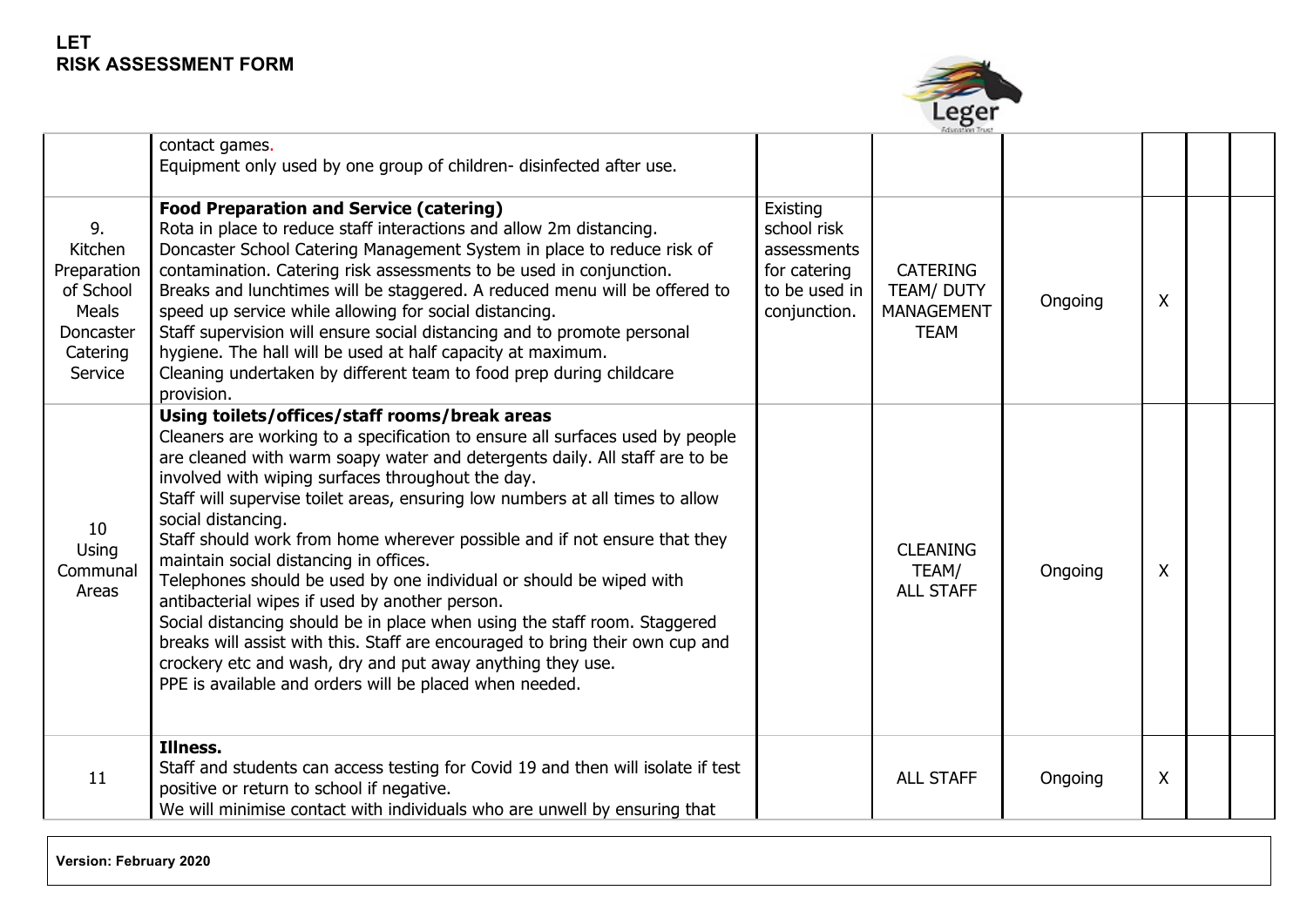

|                                                                                                                                                                                                                                                                                                                                                                                                                                                                                                                                                                                                                                                                                                                                                                                                                             | <b>Education Trust</b> |  |  |
|-----------------------------------------------------------------------------------------------------------------------------------------------------------------------------------------------------------------------------------------------------------------------------------------------------------------------------------------------------------------------------------------------------------------------------------------------------------------------------------------------------------------------------------------------------------------------------------------------------------------------------------------------------------------------------------------------------------------------------------------------------------------------------------------------------------------------------|------------------------|--|--|
| those who have coronavirus symptoms, or who have someone in their<br>household who does, do not attend school.<br>Staff and students will be reminded to ensure good respiratory hygiene -<br>promote the 'catch it, bin it, kill it' approach.<br>Students whose care routinely already involves the use of PPE due to their<br>intimate care needs should continue to receive their care in the same way.                                                                                                                                                                                                                                                                                                                                                                                                                 |                        |  |  |
| If a student becomes unwell with symptoms of coronavirus while in school<br>and needs direct personal care until they can return home, a face mask<br>should be worn by the supervising adult if a distance of 2 metres cannot be<br>maintained. If contact with the student is necessary, then gloves, an apron<br>and a face mask should be worn by the supervising adult. If a risk<br>assessment determines that there is a risk of splashing to the eyes, for<br>example from coughing, spitting, or vomiting, then eye protection should also<br>be worn. If anyone becomes unwell with a new, continuous cough or a high<br>temperature in an education or childcare setting, they must be sent home<br>and advised to follow the COVID-19: guidance for households with possible<br>coronavirus infection quidance. |                        |  |  |
| If a child is awaiting collection, they should be moved, if possible, to a room<br>where they can be isolated behind a closed door, depending on the age of<br>the child and with appropriate adult supervision if required. Ideally, a window<br>should be opened for ventilation. If it is not possible to isolate them, move<br>them to an area which is at least 2 metres away from other people.<br>If they need to go to the bathroom while waiting to be collected, they should<br>use a separate bathroom if possible. The bathroom should be cleaned and<br>disinfected using standard cleaning products before being used by anyone                                                                                                                                                                               |                        |  |  |
| else.<br>PPE should be worn by staff caring for the child while they await collection if<br>a distance of 2 metres cannot be maintained (such as for a child with<br>complex needs). In an emergency, call 999 if they are seriously ill or injured<br>or their life is at risk. Do not visit the GP, pharmacy, urgent care centre or a<br>hospital.<br>If a member of staff has helped someone who was unwell with a new,<br>continuous cough or a high temperature, they do not need to go home unless                                                                                                                                                                                                                                                                                                                    |                        |  |  |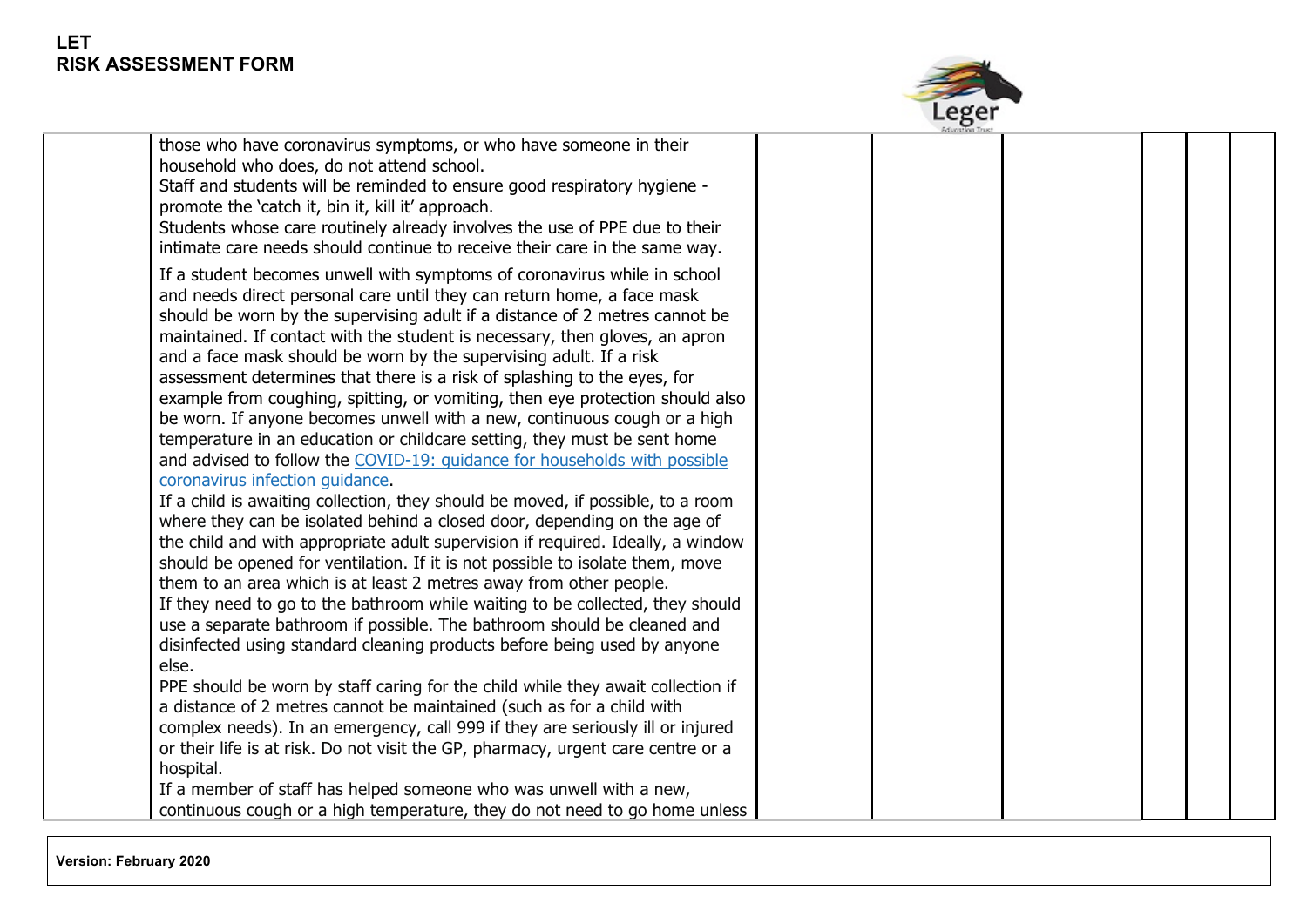

|    |                                                                                                                                                                                                                                                                                                                                                                                                                                                                                                                                                                                                                                                                                                                                                                                                                                                                                                                                                                                                                                                                                                                                                                                                                                                                                                                                                                                                                                                                                                                                                                                                                                                                                                                                | Education Trust  |         |   |  |
|----|--------------------------------------------------------------------------------------------------------------------------------------------------------------------------------------------------------------------------------------------------------------------------------------------------------------------------------------------------------------------------------------------------------------------------------------------------------------------------------------------------------------------------------------------------------------------------------------------------------------------------------------------------------------------------------------------------------------------------------------------------------------------------------------------------------------------------------------------------------------------------------------------------------------------------------------------------------------------------------------------------------------------------------------------------------------------------------------------------------------------------------------------------------------------------------------------------------------------------------------------------------------------------------------------------------------------------------------------------------------------------------------------------------------------------------------------------------------------------------------------------------------------------------------------------------------------------------------------------------------------------------------------------------------------------------------------------------------------------------|------------------|---------|---|--|
|    | they develop symptoms themselves (and in which case, a test is available) or<br>the child subsequently tests positive. They should wash their hands<br>thoroughly for 20 seconds after any contact with someone who is unwell.<br>Cleaning the affected area with normal household disinfectant after someone<br>with symptoms has left will reduce the risk of passing the infection on to<br>other people. See the COVID-19: cleaning of non-healthcare settings<br>quidance.<br>Illness may result in staff shortages. Support staff may be drawn on in the<br>event there are teacher shortages, working under the direction of other<br>teachers in the setting.                                                                                                                                                                                                                                                                                                                                                                                                                                                                                                                                                                                                                                                                                                                                                                                                                                                                                                                                                                                                                                                          |                  |         |   |  |
| 12 | <b>Clinically Vulnerable/Clinically Extremely Vulnerable Staff/Students</b><br>Students who have been classed as clinically extremely vulnerable due to pre-<br>existing medical conditions have been advised to shield. We do not expect<br>these children to be attending school or college, and they should continue to<br>be supported at home as much as possible. Clinically vulnerable (but not<br>clinically extremely vulnerable) people are those considered to be at a higher<br>risk of severe illness from coronavirus.<br>Clinically extremely vulnerable individuals are advised not to work outside the<br>home. Staff, who are clinically extremely vulnerable (those with serious<br>underlying health conditions which put them at very high risk of severe illness<br>from coronavirus and have been advised by their clinician or through a letter)<br>have been strongly advised to rigorously follow shielding measures in order<br>to keep themselves safe. Staff in this position are advised not to attend work.<br>COVID-19: guidance on shielding and protecting people defined on medical<br>grounds as extremely vulnerable<br>Clinically vulnerable individuals who are at higher risk of severe illness (for<br>example, people with some pre-existing conditions as set out in the Staying<br>at home and away from others (social distancing) quidance have been<br>advised to take extra care in observing social distancing and should work<br>from home where possible. These staff will support remote education, carry<br>out lesson planning or other roles which can be done from home. If clinically<br>vulnerable (but not clinically extremely vulnerable) individuals cannot work | <b>ALL STAFF</b> | Ongoing | X |  |